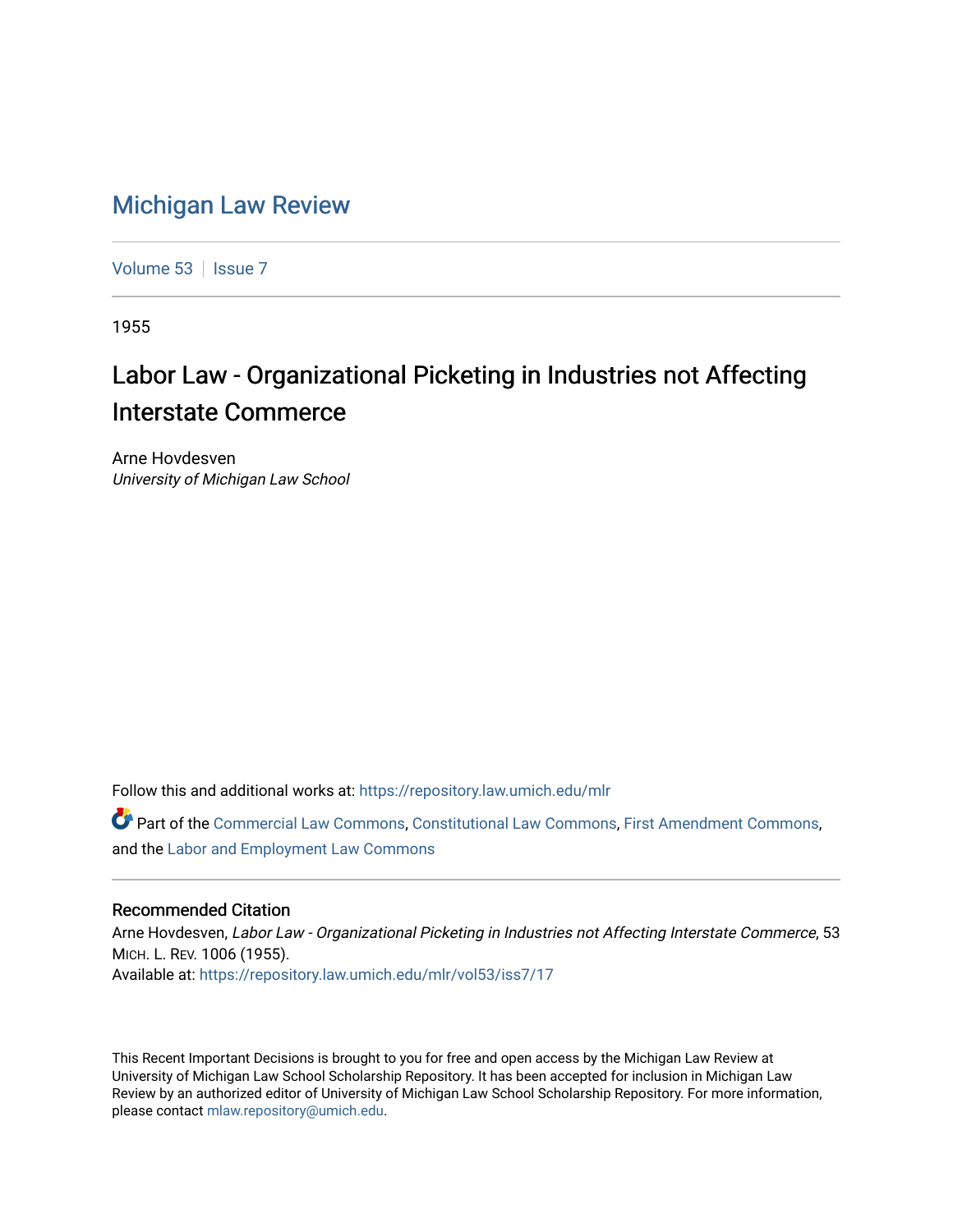LABOR LAW-ORGANIZATIONAL PICKETING IN INDUSTRIES NOT AFFECTING lNTimsTATE CoMMERCE-Representatives of defendant union approached plaintiff, proprietor of a small liquor store,<sup>1</sup> with information that they planned to initiate an organizational campaign to obtain the membership of the store's three clerks, none of whom were members of any union at that time. Subsequent to this meeting, a picket line of two men<sup>2</sup> was established and was maintained without any acts of violence, for over nineteen months until halted by a permanent injunction issued by the New York Supreme Court, Appellate Division.<sup>3</sup> The union did not make any demands upon plaintiff to sign a contract or to recognize it as bargaining agent for the clerks. Although the picket line caused stock deliveries to be discontinued, no evidence was presented that this was more than an "inconvenience" to the plaintiff; no customers were intimidated or refused admittance to the store; and the business volume was not impaired. On appeal, *held,* the picketing was "organizational" and thus a lawful labor objective. As a result, the picketing was not enjoinable by the terms of the New York Anti-Injunction Act.4 *Wood v. O'Grady,* 307 **N.Y.** 532, 122 N.E. (2d) 386 (1954).

Stranger picketing, i.e., picketing by a union representing a minority, if any, of the employees of the picketed concern, for the purpose of securing additional union members and bargaining rights, has been one of the most troublesome of the picketing problems. The picket is an effective method of extending the union sphere of influence, but inherent in its exercise is the deliberate infliction of economic injury upon the employer and his employees.<sup>5</sup> Though the extent to which a union is justified in exerting this pressure when pursuing

s Wood v. O'Grady, 283 App. Div. 83, 126 N.Y.S. (2d) 408 (1953).

<sup>4</sup>29 N.Y. Consol. Laws (McKinney, 1944) §753-a.

<sup>5</sup>Forkosch, ''The Status of Organizational Picketing in the State of New York," 6 LAB. L.J. 42 (1955).

l The plaintiff's business was concededly without the jurisdiction of the NLRB; therefore no problem of state court authority to issue an injunction was involved herein, and the questions raised by Garner v. Teamsters Union, 346 U.S. 485, 74 S.Ct. 161 (1953), are not applicable. See 53 М1сн. L. Rвv. 602 (1955).

<sup>2</sup>The pickets carried placards bearing the legend, ''The employees of this store are non-union. Please do not patronize this non-union store. We are members of the A. F. of L., Local 122 of AFL."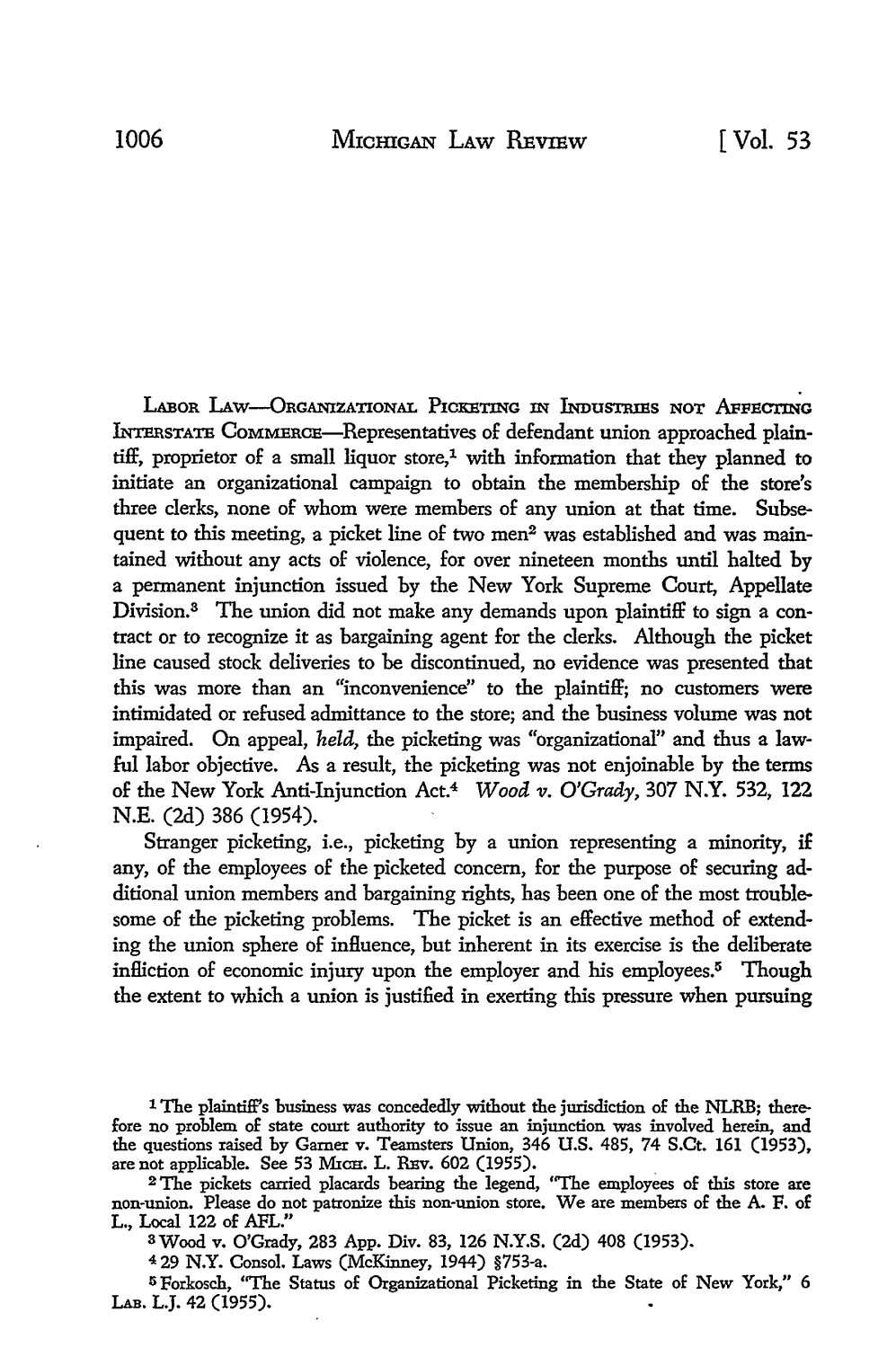the legitimate objective of increased membership and influence should be determined from judicial and statutory definitions of permissible economic competition, it has been strongly influenced by the doctrine that picketing contains an element of free speech, and, as such, is constitutionally protected.<sup>6</sup> Under the influence of *Building Service Employees Intl. Union v. Gazzam*,<sup>7</sup> the most significant denial of this protection, stranger picketing is now considered to be of two types, recognitional and organizational.8 The former is generally considered to be for an unlawful labor objective and thus enjoinable,<sup>9</sup> and the latter a proper objective and protected by anti-injunction statutes.10 Significantly, however, the protection afforded organizational picketing is usually expressed in dictum.<sup>11</sup> For this reason the principal case is interesting since the court, after distinguishing between organizational and recognitional picketing, positively approves organizational picketing and extends to it the protection of the antiinjunction statute. However, certain peculiar factual circumstances must be considered in evaluation of the importance of this decision. There was no proof that the employer had suffered any significant economic loss; thus the majority could disagree with the position of the lower court and the dissenting judges that the pressure imposed upon the employer was for the unlawful purpose of requiring him to induce or force his employees to join the union, an unfair labor practice under New York statutes.<sup>12</sup> Second, there was evidence, which the dissenting judges refused to accept, that the employer had warned his employees against joining the union and had made provocative statements and

<sup>6</sup>Jones, "Picketing and Coercion, A Jurisprudence of Epithets"; Gregory, "A Defense," 39 VA. L. REv. 1023 (1953); A. F. of L. v. Swing, 312 U.S. 321, 61 S. Ct. 568 (1941). 7 339 U.S. 532, 70 S.Ct. 784 (1950). .

8 Recognitional picketing is defined as application of the economic pressure of the picket to force the employer to recognize the union as exclusive bargaining agent and/or to sign a contract. Organizational picketing, on the other hand, is peaceful solicitation of the employees and of the general public to muster support for the organizational campaign. See Petro, "Free Speech and Organizational Picketing in 1952," 4 LAB. L.J. 3 (1953).

9 Enjoinable because the economic pressure obviously falls upon the employer who is faced with the alternative of suffering substantial economic loss or of inducing or forcing his employees into the union, an unfair labor practice under most state labor statutes. Building Service Employees Union v. Gazzam, note 7 supra; Goodwin's v. Hagedorn, 303 N.Y. 300, 101 N.E. (2d) 697 (1951). See also 51 MICH. L. REV. 1217 (1953); 11 A.L.R. (2d) 1338 (1950).

10 From a practical standpoint there is little dilference in the effect of recognitional and organizational picketing. They both place the employer in the same dilemma, they both result in similar pressure upon the employees, depriving them, in some measure, of their right to exercise a freedom of choice in determining their bargaining representatives. Dissent, principal case. Metropolis Country Club v. Lewis, 202 Misc. 624, 114 N.Y.S. (2d) 620 (1952), affd. 280 App. Div. 816, 113 N.Y.S. (2d) 923 (1952).

11 This is evidence that, despite a trend toward this result, picketing has never been completely divorced from free speech and courts continue to pay lip service to the doctrine. Building Service Employees Union v. Gazzam, note 7 supra; Blue Boar Cafeteria Co. v. Hotel and Rest. Union, (Ky. 1952) 254 S.W. (2d) 335.

12 30 **N.Y.** Consol. Laws (McKinney, 1944) §§703-704. Obviously, if a court so evaluates the picketing an injunction will lie: Goodwin's, Inc. v. Hagedorn, note 9 supra; Kenmike Theater, Inc. v. Moving Picture Operators, 139 Conn. 95, 90 A. (2d) 881 (1952).